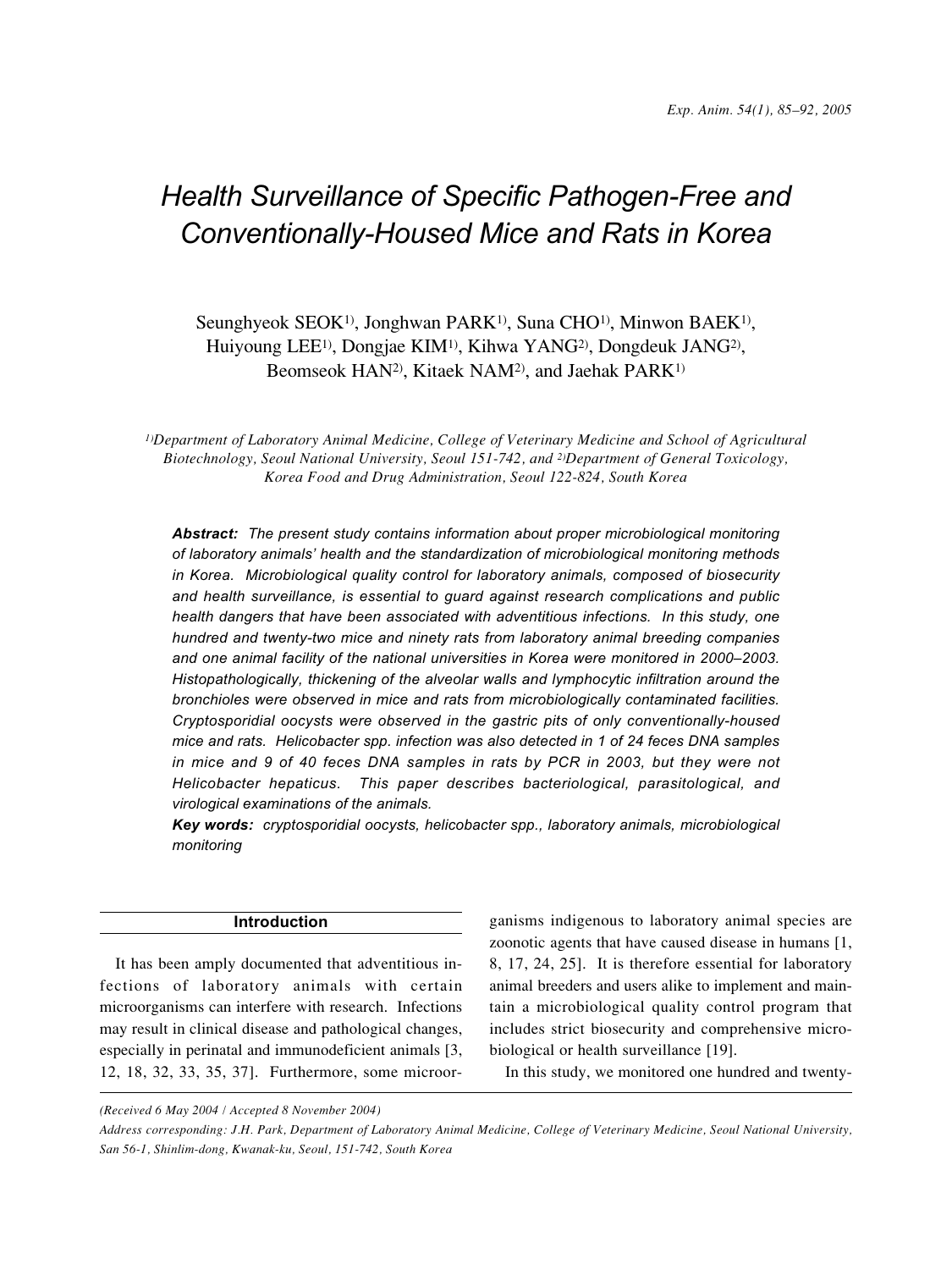| Group | <b>Strains</b> | No. of animals examined |                                       |                             |  |  |
|-------|----------------|-------------------------|---------------------------------------|-----------------------------|--|--|
|       |                |                         | 4 weeks old 10 weeks old 24 weeks old |                             |  |  |
| A     | BALB/c mice    | $\overline{4}$          | 4                                     |                             |  |  |
|       | SD rats        | 4                       | 4                                     | 2                           |  |  |
| B     | BALB/c mice    | 4                       | 4                                     |                             |  |  |
|       | SD rats        | 4                       | 4                                     | 2                           |  |  |
| C     | BALB/c mice    | 4                       | 4                                     |                             |  |  |
|       | SD rats        | 4                       | 4                                     | $\overline{c}$              |  |  |
| D     | SD rats        | 4                       | 4                                     | $\mathcal{D}_{\mathcal{L}}$ |  |  |
| E     | C3H mice       | 11                      | 11                                    | 4                           |  |  |
|       | C57BL/6 mice   | 11                      | 11                                    | 4                           |  |  |
|       | BALB/c mice    | 11                      | 11                                    | 4                           |  |  |
|       | ICR mice       | 11                      | 11                                    |                             |  |  |
|       | SD rats        | 11                      | 11                                    |                             |  |  |
|       | Wistar rats    | 11                      | 3                                     |                             |  |  |

**Table 1.** Composition of mice and rats used in this study (2000–2003)

Group A, B and C represent SPF facilities, while D and E represent conventional facilities. SD: Sprague Dawley.

two mice and ninety rats from four laboratory animal breeding companies and one animal facility of the national universities in Korea in 2000–2003. This paper focused on increasing the quality of hygiene of laboratory animals and the standardization of microbiological monitoring in Korea. To assure the microbiological quality of these animals, the population and its environment need to be screened thoroughly on a routine basis. The present investigation was conducted for the purpose of surveying the quarantine status in animal facilities and its attendant problems, and selecting the range of investigated viruses and bacteria, and confirming the microbiological monitoring methods in use in Korea.

## **Materials and Methods**

## *Animals and specimen collection*

One hundred and twenty-two mice and ninety rats were purchased from four major laboratory animal breeding companies from the size and facility aspect and one animal facility of the national universities in Korea (A–E: A, B, C were SPF facilities, while D and E were conventional facilities). Table 1 shows the constitution of the mice and rats used in this study. Animals were sacrificed by exsanguination under deep ether anesthesia. Samples of blood, liver, kidney, spleen, lung and colon feces were collected immediately. The feces

were frozen at –20°C for PCR assays, and liver, kidney, spleen and lung samples were smeared on 5% sheep blood agar (Komed, Seoung-Nam, Korea) for bacterial detection. Blood was centrifuged at 2,000 to 3,000 rpm for approximately fifteen minutes and the serum was transferred to separate vials for ELISA. All organs were fixed in 10% neutral formation for at least 24 h for histopathological examination. All animal experiments were performed under protocols approved by the Institutional Animal Care and Use Committee of Seoul National University.

## *The external surface examination for external parasite detection*

Samples were collected from each anal surface using the Scotch cellophane tape method. Each cellophane tape containing anal surface samples was pressed against the surface of a glass slide. The specimens from each sample were examined microscopically for the presence of *Syphacia* spp. eggs. If suspicious lesions were detected, the tissues were processed for histopathology examination.

#### *Nasal cavity and upper respiratory airway examination*

Mucous in the nose (nasal cavity), the back of the nasal cavity (nasopharynx), the back of the mouth and tongue (oropharynx) and the upper part of the voice box (laryngo-pharynx) were collected by the insertion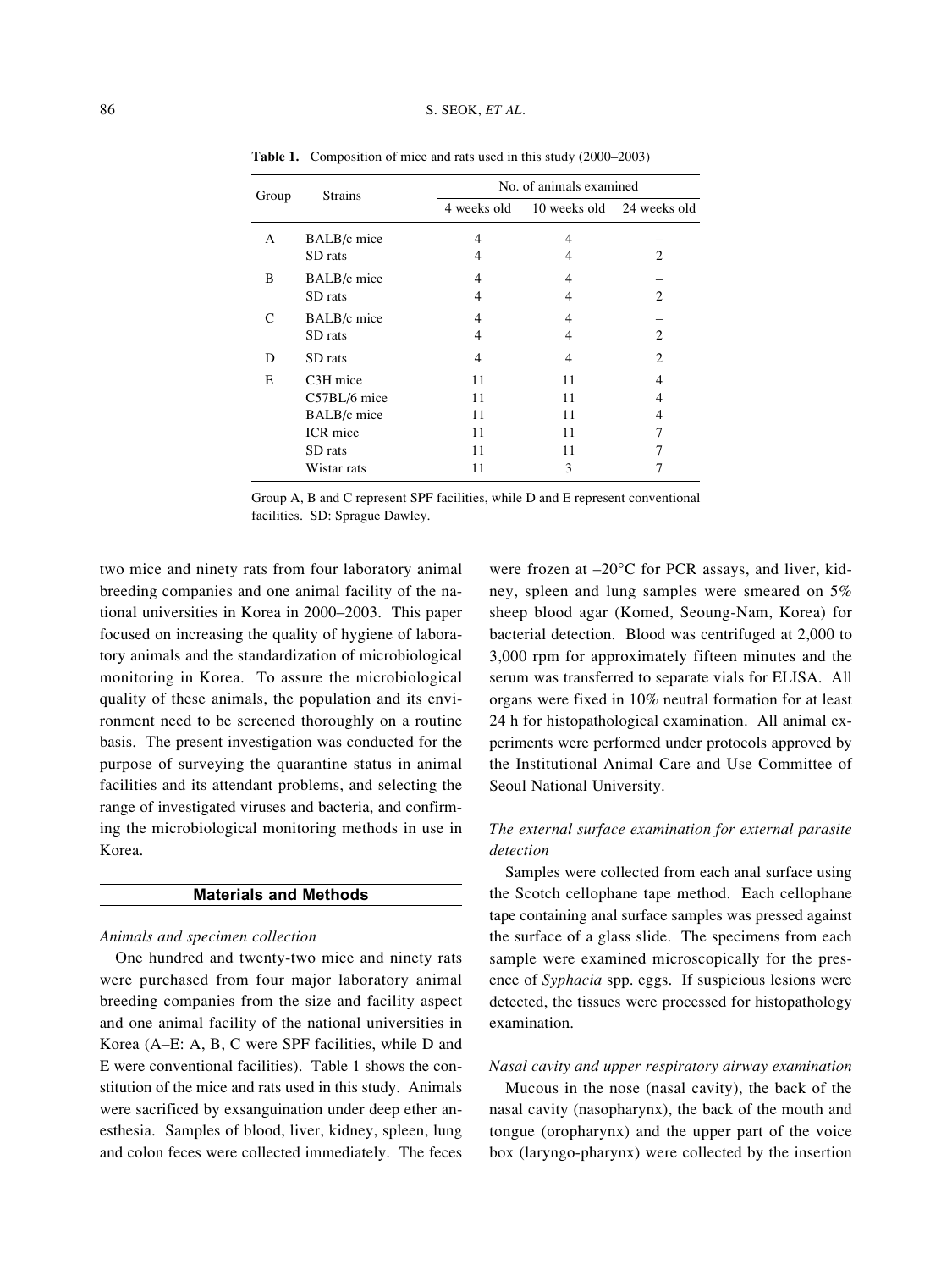| Viruses                                                                                                                                                                                                                                                                                                                                      |                                                                                                                                                                                                                                  |  |  |  |  |
|----------------------------------------------------------------------------------------------------------------------------------------------------------------------------------------------------------------------------------------------------------------------------------------------------------------------------------------------|----------------------------------------------------------------------------------------------------------------------------------------------------------------------------------------------------------------------------------|--|--|--|--|
| Mouse                                                                                                                                                                                                                                                                                                                                        | Rat                                                                                                                                                                                                                              |  |  |  |  |
| Minute virus of mice (MVM)<br>Reovirus type 3 (REO)<br>Ectromelia virus (ECTRO)<br>Lymphonotic choriomeningitis virus (LCM)<br>Pneumonia virus of mice (PVM)<br>Mouse hepatitis virus (MHV)<br>Mouse polio virus (GD-7)<br>K virus<br>Mouse cytomegalovirus (MCMV)<br>Epizootic diarrhea of infant mice virus (EDIM)<br>Polyoma virus (POLY) | Mouse adenovirus (MAD)<br>Encephalitozoon cunicali (ECUN)<br>Hantavirus (HANT)<br>Kilham's rat virus (KRV)<br>Toolan's $H-1$ virus $(H-1)$<br>Parvovirus (rNS)<br>Reovirus type 3 (REO)<br>Rat coronavirus (RCV)<br>Sendai virus |  |  |  |  |
| Mouse adenovirus (MAD)<br>Encephalitozoon cunicali (ECUN)<br>Parvovirus (mNS)<br>Lymphocytic choriomeningitis virus (LCMV)<br>Sendai virus                                                                                                                                                                                                   |                                                                                                                                                                                                                                  |  |  |  |  |
| Mycoplasma                                                                                                                                                                                                                                                                                                                                   |                                                                                                                                                                                                                                  |  |  |  |  |

**Table 2.** Microbiological monitoring of the health condition of mice and rats with the range of investigated viruses and mycoplasma

and rotation of a small absorbent cotton swab and smeared on PPLO agar (Difco, Detroit, USA). The plates were incubated at  $37^{\circ}$ C in  $5\%$  CO<sub>2</sub> for 1–2 days. Isolated bacteria were identified using an automatic identification apparatus (VITEK Co., Hazelwood, USA).

## *Internal Parasite Examination from the fecal samples*

Approximately one gram of feces collected from the large intestine was mixed with water in a tube. Liquid was strained out of the solid waste using a tea strainer. A concentrated solution of sucrose (Sigma, Saint Louis, USA) was added, the sediment stirred and the tube inverted several times. The surface layer was transferred to a microscope slide using a glass. Samples were examined soon after the slides were made to avoid crystal formation from media evaporation obscuring any ova.

## *ELISA for viruses and mycoplasma*

The serum ELISA was performed in 96-well, polystyrene, flat-bottom microtiter plates, using an ELISA kit (Charles River, Wilmington, USA) following the manufacturer's recommended protocol scoring system. In brief, each well of an ELISA plate was coated with each antibody. After washing with PBS (pH 7.4), the plate was blocked by treatment with 1% bovine serum albumin at 4°C for 2 h, incubated with the test sera (1

in 60 dilution) at 40°C for 40 min, and washed three times with PBS-Tween. Plates were then incubated with diluted conjugate added to all wells at 40°C for 40 min. After washing, the plates were visualized with ophenylenediamine dihydrochloride (Sigma, Saint Louis, USA) and the absorbance was measured at 450 nm. The optical density (OD) readings from the ELISA reader were conveyed to a PC where they were converted to scores by dividing by 0.13. A net score of 0 and 1 was deemed negative. Net scores of 2 and  $\geq$  3 were deemed borderline and positive, respectively. The net score =  $Score_{Antigen} - Score_{Tissue Control}$ . Table 2 is an overview of the viruses and mycoplasma examined. In case of borderline, a visual scoring method was added through visually reading color development Charles River Scoring System as follows: 0 none, 1 slight, 2 moderate, 3 intense. Then, if the antigen score was 0– 1 or 2–3, the interpretation was negative or positive, but only if tissue control were < 1 (if tissue control was >1, we considered this was a non-specific result).

#### *Bacteria examination*

Liver, kidney, spleen and lung samples were smeared on 5% sheep blood agar (Komed, Seoung-Nam, Korea) for bacteria examination. The plates were incubated at 37°C for 1–2 days. Isolated bacteria were identified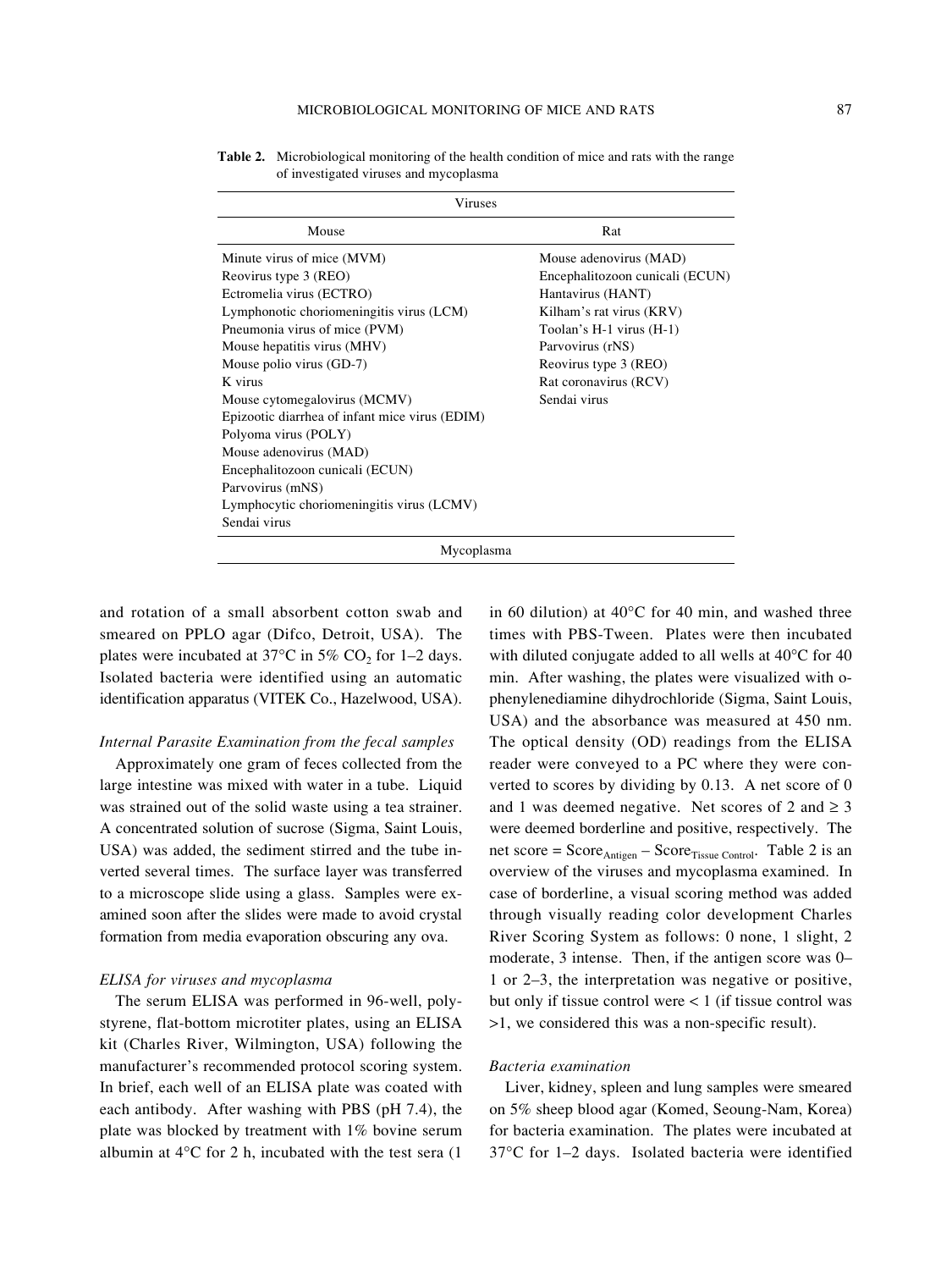| Animals |              | No. of positive samples/no. of samples tested<br>(no. of positive facilities/no. of facilities tested) |               |                 |  |
|---------|--------------|--------------------------------------------------------------------------------------------------------|---------------|-----------------|--|
|         |              | Viruses                                                                                                |               |                 |  |
|         |              | <b>MHV</b>                                                                                             | Sendai virus  | Mycoplasma      |  |
| Mice    | 4 weeks old  | $4/56(1*/5)$                                                                                           | $6/56(2*/5)$  | $3/56$ $(1*/5)$ |  |
|         | 10 weeks old | $4/56(1*/5)$                                                                                           | $12/56(2*/5)$ | $2/56(1*/5)$    |  |
|         | 24 weeks old | $2/19(1*/1)$                                                                                           | $19/19(1*/1)$ | $3/19(1*/1)$    |  |

**Table 3.** Microbiological monitoring of the health condition of mice detailing the positive detection of investigated viruses and mycoplasma (2000–2003)

\*represents a conventional facility.

using an automatic identification apparatus (VITEK Co., Hazelwood, USA).

# *DNA extraction and PCR amplification for* Helicobacter *spp. and* Helicobacter hepaticus *infection examination*

For the isolation of total genomic DNA, the colon feces samples were wrapped with foil, quickly frozen in liquid nitrogen, and powdered by striking with a hammer. The samples were then suspended in lysis buffer (10 mM Tris-HCl, 150 mM NaCl, 2 mM EDTA, SDS  $0.5\%$  w/v, pH  $8.0$ ) with 100 ug of proteinase K. After incubation of the lysates at 56°C for 3 h, the DNA was extracted from each sample with phenol-chloroform and precipitated in isopropyl alcohol with sodium acetate. Each DNA sample was washed twice in 70% alcohol and resuspended in Tris-EDTA (TE: 10 mM Tris, 15 mM EDTA, pH 8.0) buffer. For the PCR assay, primers (F, 5'- CTATGACGG GTATCCGGC-3'; R, 5'- TGGGAGAGGTAG GTGGAAT-3') and (F, 5'- GAAACTGTTACTCTG-3'; R, 5'- TCAAGCTCCCCGAAGGG-3') were designed from the 16S rRNA gene of *Helicobacter* genus-specific conserved regions [31] and of *Helicobacter hepaticus*-specific conserved regions [4]. The positive DNAs were extracted from *Helicobacter hepaticus* (ATCC51448). The PCR mixture (100 µl) contained 2  $\mu$ g of DNA, 100 pmol of each primer,  $1 \times PCR$  buffer with  $MgCl<sub>2</sub>$ , 200 µM dNTP, and 2.5 units of Taq polymerase (PCR core Kit, Boehringer Mannheim, Germany). PCR conditions were as follows: 3 min of denaturation at 95°C, followed by 35 cycles consisting of 30 s of denaturation at 94°C, 30 s of annealing at 53°C, and 1 min of extension at 72°C, then 7 min of extension at 72°C after amplification. The PCR product was detected by the electrophoresis of 12 µl of reaction solution in 1.5% agarose gel containing  $1 \mu$ g/ ml ethidium bromide.

## *Histopathological examination*

Fixed tissues were dehydrated in an alcohol-xylene series, and embedded in paraffin wax. From each block, 2 µm sections were prepared and stained with hematoxylin and eosin (HE) and modified Steiner's silver stain [29] for histopathological examination and for the detection of tightly coiled spiral bacteria, respectively.

## **Results**

#### *Internal and external parasites examination*

Pinworms were only observed in one conventionally-housed rat.

## *ELISA for viruses and mycoplasma examination*

In the mice, Mouse hepatitis virus (MHV), Sendai virus, and mycoplasma were detected. Both MHV and mycoplasma were detected in samples from one conventional facility. Sendai virus was detected in samples from the conventional facilities (Table 3). In the rats, Kilham's rat virus (KRV) was only observed in samples from only one of the SPF facilities. The other viruses and mycoplasma were only detected in the conventionally-housed rats (Table 4).

## *Bacteria examination*

In the incubated plates of the mucous of the nose (nasal cavity), the back of the nasal cavity (nasopharynx), the back of the mouth and tougue (oropharynx), the upper part of the voice box (laryngo-pahrynx), liver, kidney, spleen, and lung samples, no pathogenic bacteria were detected.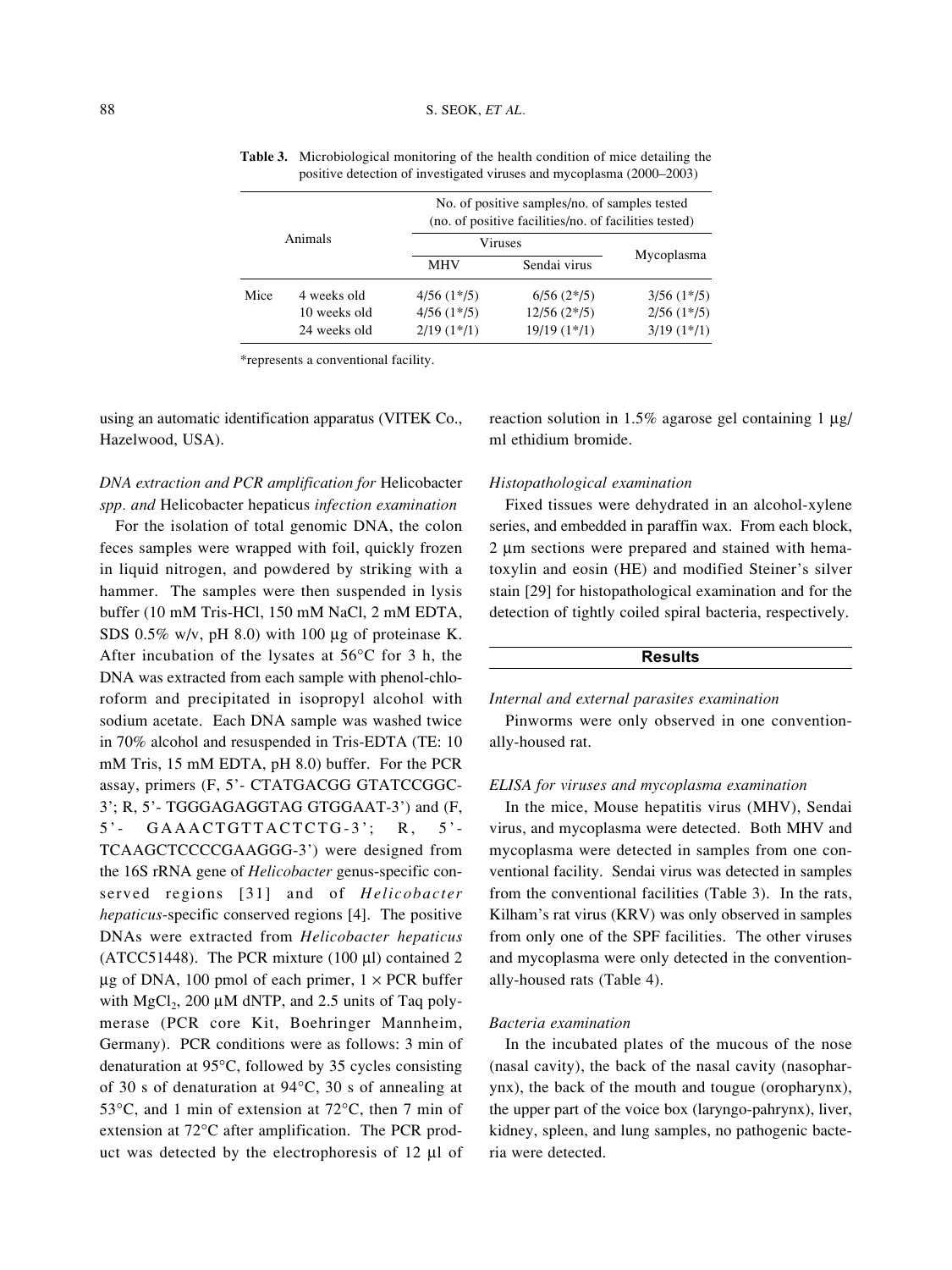|         |              |                  |                 | No. of positive samples/no. of samples tested<br>(no. of positive facilities/no. of facilities tested) |              |                 |                 |
|---------|--------------|------------------|-----------------|--------------------------------------------------------------------------------------------------------|--------------|-----------------|-----------------|
| Animals |              | <b>Viruses</b>   |                 |                                                                                                        |              |                 |                 |
|         |              | <b>KRV</b>       | rNS             | $H-1$                                                                                                  | <b>RCV</b>   | Sendai virus    | Mycoplasma      |
| Rats    | 4 weeks old  | $1/16$ $(1**/4)$ | 0/16(0/4)       | 0/16(0/4)                                                                                              | 0/38(0/5)    | $1/38$ $(1*/5)$ | $3/38$ $(1*/5)$ |
|         | 10 weeks old | 0/16(0/4)        | $3/16$ $(1*/4)$ | $1/16(1*/4)$                                                                                           | $3/30(1*/5)$ | $2/30(1*/5)$    | $4/30(1*/5)$    |
|         | 24 weeks old | $0/8$ (0/4)      | $0/8$ (0/4)     | $0/8$ (0/4)                                                                                            | $5/22(2*/5)$ | $6/22(2*/5)$    | $2/22(1*/5)$    |

**Table 4.** Microbiological monitoring of the health condition of rats detailing the positive detection of investigated viruses and mycoplasma (2000–2003)

\*and \*\*represent a conventional facility and SPF facility, respectively.

| Group | <b>Strains</b> | No. of PCR positive animals of <i>Helicobacter</i> spp<br>(no. of PCR positive animals of <i>Helicobacter</i> )<br><i>hepaticus</i> )/no. of animals examined |        |                           |  |
|-------|----------------|---------------------------------------------------------------------------------------------------------------------------------------------------------------|--------|---------------------------|--|
|       |                | 4 weeks old                                                                                                                                                   |        | 10 weeks old 24 weeks old |  |
| A     | BALB/c mice    | 1(0)/4                                                                                                                                                        | 0/4    |                           |  |
|       | SD rats        | 1(0)/4                                                                                                                                                        | 0/4    | 0/2                       |  |
| B     | BALB/c mice    | 0/4                                                                                                                                                           | 0/4    |                           |  |
|       | SD rats        | 0/4                                                                                                                                                           | 0/4    | 0/2                       |  |
| C     | BALB/c mice    | 0/4                                                                                                                                                           | 0/4    |                           |  |
|       | SD rats        | 0/4                                                                                                                                                           | 0/4    | 0/2                       |  |
| D     | SD rats        | 4(0)/4                                                                                                                                                        | 3(0)/4 | 1(0)/2                    |  |

**Table 5.** Detection of *Helicobacter* spp. and *Helicobacter hepaticus* from feces by PCR with genus-specific primers (2003)

Groups A, B and C represent SPF facilities and D represents a conventional facility.

# *PCR amplification for* Helicobacter *spp. and* Helicobacter hepaticus *infection examination*

DNA was isolated from the colon feces of each mouse and rat subjected to PCR evaluation. The amplification with the *Helicobacter* genus-specific primer set showed distinct bands of the expected 374-bp size in 1 of 24 feces DNA samples from the mice housed in the SPF facility. The 374-bp amplification was detected in 8 of 10 feces DNA samples from the conventionally-housed rats (80%) and 1 of 30 feces DNA samples from the SPF facilities (3%) (Table 5). Using silver staining, bacteria were observed in the crypt of the colon. Tightly coiled bacteria were found in all infected mice and rats. Usually, larger numbers of bacteria were found in the crypts rather than near or in the lumen of the large intestine. But the amplification with the *Helicobacter hepaticus*-specific primer set showed no distinct bands of the expected 405-bp size in *Helicobacter* genus-specific positive samples (N=10).

## *Histopathological examination*

Histopathologically, the majority of lesions presented as a thickening of the alveolar walls and lymphocytic infiltration around bronchioles in 17 of 98 mice from only the conventional facilities (17%), 4 of 30 rats from the SPF facilities (13%) and 9 of 60 rats from the conventional facilities (15%). Pericarditis was observed in only the conventional facilities, 2 of 98 mice (2%) and 2 of 60 rats (3%). Focal necrosis in the liver was observed in 1 of 24 mice from the SPF facilities (4%) and 4 of 98 mice from the conventional facilities (4%) and 4 of 60 rats from only the conventional facilities (7%). *Cryptosporidial* oocysts were observed in gastric pits in only the conventionally-housed mice (4%) and rats (6%). No other lesions were found in the stomach.

## **Discussion**

It is clear that pathogenic agents causing overt disease represent a serious hazard. Characterization of the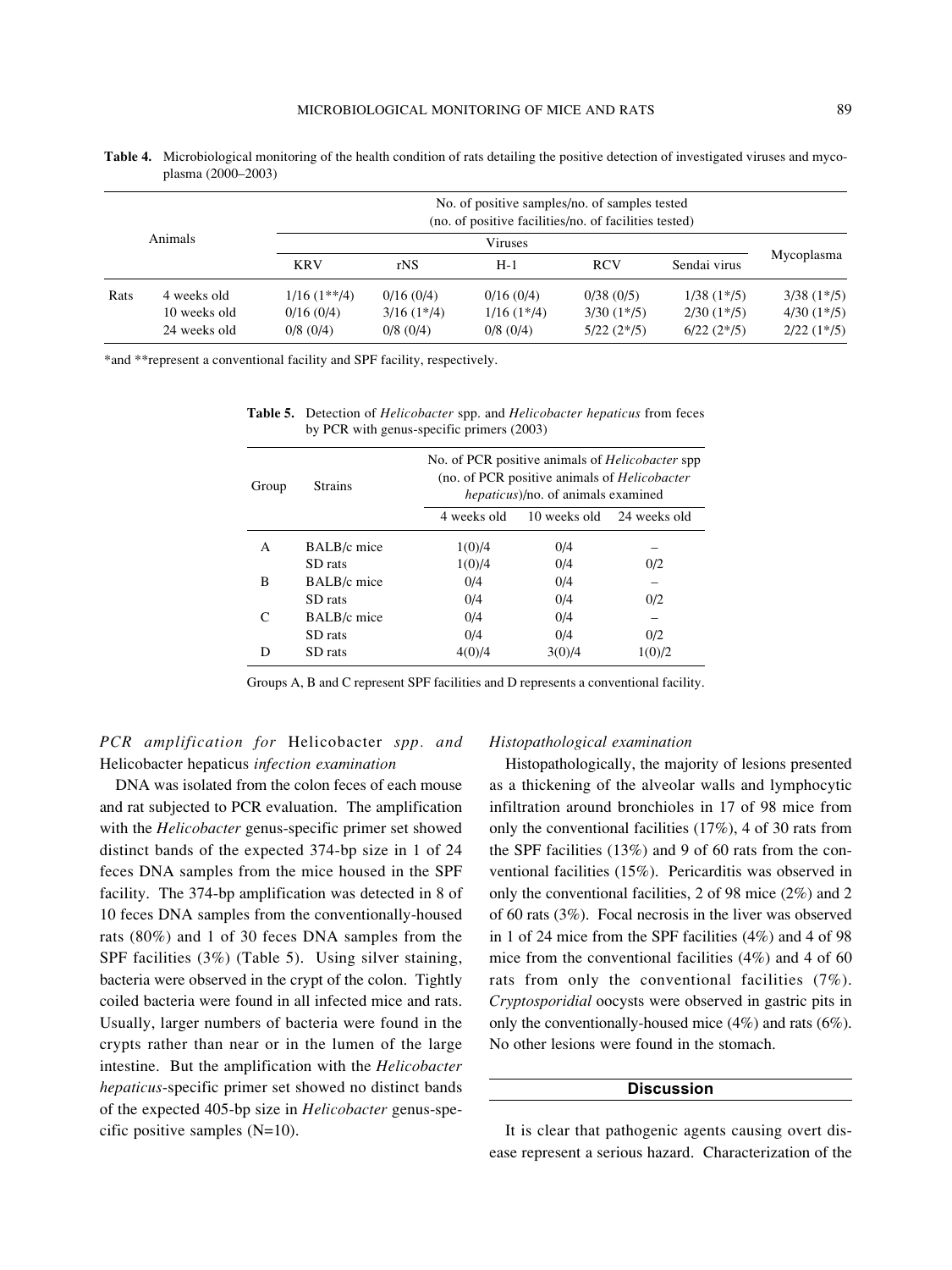health status and microbiological monitoring of the animals in experiments are particularly important for both general animal welfare and precise scientific practice. The establishment of microbiological monitoring standards, which can be used at all animal facilities of national universities and institutes, would be of great value.

In SPF facilities, MHV and mycoplasma were detected in mice and KRV was detected in rats. It was considered that each SPF facility had attempted to eradicate those diseases in their animals. The methods of eradication were as follows: a) rederivation by hysterectomy, and b) use and care in specifically designed rooms.

In the conventional facilities, the animals had a number of viruses and mycoplasma, suggesting that the facilities should take all the measures (a and b) mentioned above. Animals from these facilities should not be used as experimental animals.

From the results of the microbiological monitoring, the infection rate of viruses and mycoplasma depended on the age of the animals. As shown in Tables 3 and 4, positive results were detected more frequently in 24 week old animals than in animals of other ages. In addition, although KRV was observed in only one of the 4-week old rats, the other serologic results showed very weak borderline detections in that age group. This might indicate the maternal inheritance of viruses and mycoplasma in 4-week-old animals, because the borderline and positive serological results were also detected more strongly in older age groups. For these reasons, the older aged animals must be closely monitored.

In rodents, six *Helicobacter* species have been detected in mice (*H. hepaticus*, *H. muridarum*, *H. bilis*, *H. rodentium*, *H. rappini*, *H. typhlonius*), two in both mice and rats (*H. muridarum*, *H. bilis*), and two in rats only (*H. trogontum*, *H. heilmannii*) [10, 11, 13, 16, 23, 28, 38]. An accurate diagnosis of Helicobacter infections is needed to assess the pathogenic potential of these organisms to address concerns about their impact on research results [27]. Among the *Helicobacter* sp. which colonize the gastrointestinal tracts of rodents, only *H. hepaticus* has been clearly identified as a pathogen. In our results, Helicobacter-like organisms were histopathologically observed in the crypt of the colon (Steiner's stain) and by PCR amplification based on

genus-specific 16S rRNA gene sequences. But the amplification with the *H. hepaticus*-specific primer set showed no distinct bands of the expected 405-bp size in *Helicobacter* genus-specific positive samples (N=10). The significance of these bacteria in laboratory animals needs to be understood in order to evaluate their influence on experiments and their management in rodent facilities.

At the Central Institute for Experimental Animals, serological tests [20, 21] were recommended for *Mycoplasma pulmonis*, *Clostiridium piliforme* (Tyzzer's organism), *Salmonella typhimurium*, *Corynebacterium ktscheri*, *cilia-associated respiratory* (CAR) *bacillus*, but in this study, we only performed histopathological examination. Tyzzer's disease is diagnosed most directly by the demonstration of characteristic intracellular organisms in tissue sections of the liver and intestine [9]. Asymptomatic infection can be detected by ELISA [34], or by PCR [15].

Histopathological examination demonstrated the majority of lesions presented as a thickening of the alveolar walls and lymphocytic infiltration in mice and rats from all of the facilities, indicating the Sendai virus or mycoplasma infection. In Sendai virus infection, susceptible mice usually have significant bronchopneumonia and interstitial pneumonia [19]. Mycoplasma strains can differ in virulence. Survivors of severe infection may develop chronic bronchopneumonia with bronchiectasis and spread infection to other mice. *Cryptosporidiosis* was observed in rats from the one of the conventional laboratory animal breeding facilities. In an outbreak of *cryptosporidiosis* in Warrington, a town in north-west England, 47 cases were recorded between November 1992 and February 1993 in humans by Bridgman *et al.* They reported a strong association and a dose-response relationship between having drunk unboiled tap water from these sources and *cryptosporidiosis* infection [5]. Mice and rats in particular have an intimate relationship with humans and domesticated animals and have a reputation as harbingers of disease [14]. Wild mammals, particularly rodents, have been identified as reservoirs of *C. parvum* by several authors [2, 6, 7, 22, 36]. Infections in such animals appear to be asymptomatic [30], but oocysts shed in the feces may pose a threat to human health in urban and rural environments, particularly for individuals who may have frequent contact with animal feces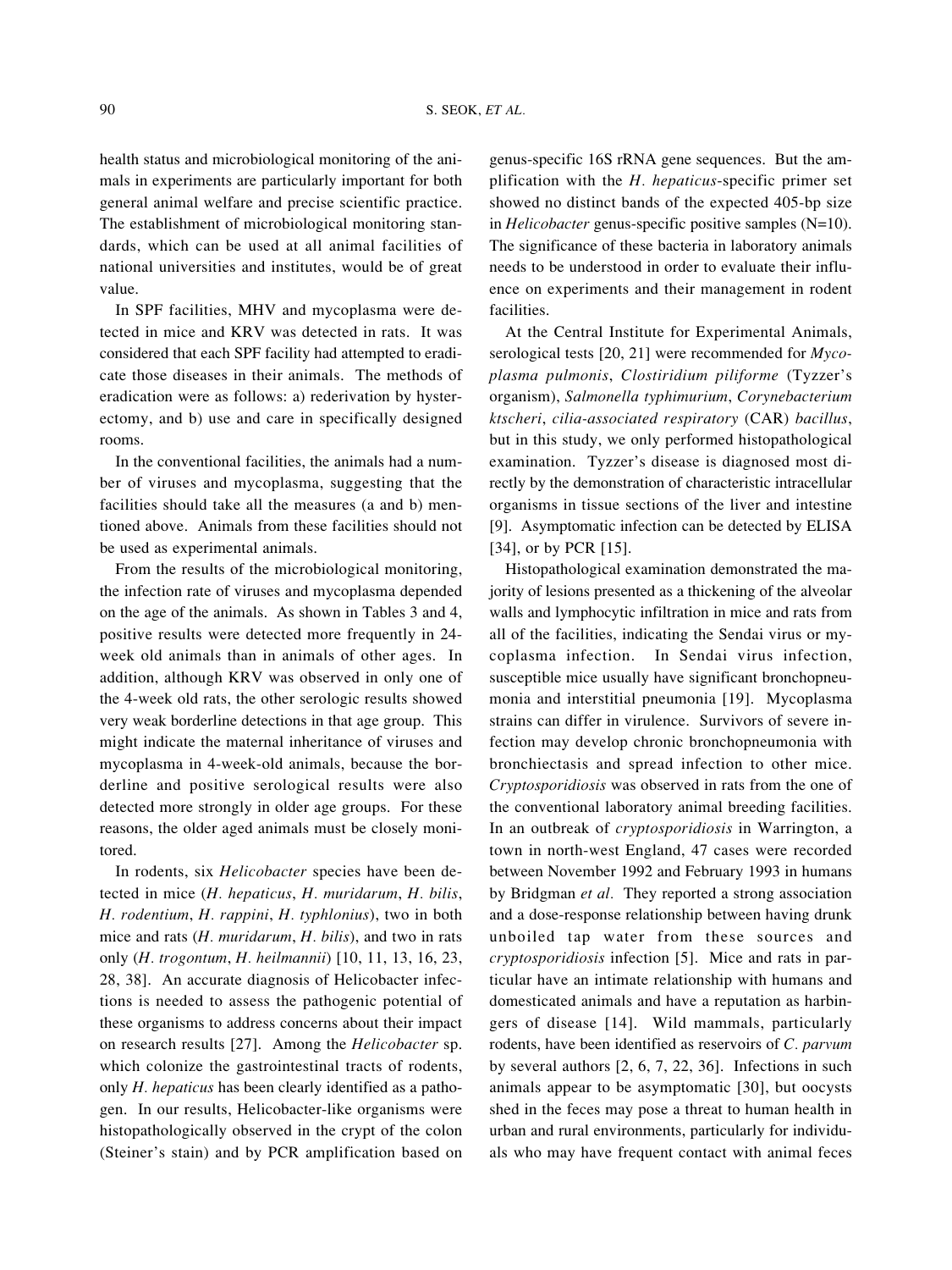such as field or farm workers. Although we confirmed the existence of *cryptosporidiosis* by histological examination, we could not find the oocysts in the feces. This was likely due to the stage of the life cycle and the number of infection organisms.

The numbers of animals used for each examination was small in this paper. For instance, only 2, 3, or 4 mice were used for some examinations (Table 1). Lindsey *et al.* recommended 10 animals from the sentinel animal population, selected in such a way as to be representative of the unit, should be subjected to a full microbiological and pathological examination [26].

When pathogenic micro-organisms are detected, the infected animals should be isolated and the staff should undertake appropriate action in order to eliminate the infection from the animals (treatment or elimination of infected subjects). One method includes isolating the litter obtained after caesarean section from the infected mother and taking them to healthy female individuals serving as surrogate mothers. Even though most infections in laboratory animals are asymptomatic, these latent diseases may be dangerous because they lead to changes in the animal immune system and they may be followed by the occurrence of clinical symptoms as a result of stress, the deterioration of environmental conditions or additional infections. This in turn may be responsible for the distortion of experiment results and/ or the death of the animals. Therefore, it is recommended that the health condition of all animals be monitored at regular time intervals, usually every 3 months. In addition, the microorganisms that are tested for and the microbiological status of animals in health monitoring reports are not yet consistent among the different universities, and institutes in Korea. We propose that this microbiological monitoring become a standard for health monitoring reports of mice and rats in Korea.

## **Acknowledgments**

This work was supported by a grant from Brain Korea 21 Project and by Korea Food and Drug Administration.

## **References**

1. Anderson, L.M., Leary, S.L., and Manning, P.J. 1983. Ratbite fever in animal research laboratory personnel. *Lab. Anim. Sci.* 33: 292–294.

- 2. Angus, K.W. 1990. Cryptosporidiosis in ruminants, *In*: Dubey, J.P., Speer, C.A., Fayer, R., (Eds.), Cryptosporidiosis of Man and Animals, CRC press, Boston, pp. 88–104.
- 3. Barthold, S.W., Smith, A.L., and Povar, M.L. 1985. Enterotropic mouse hepatitis virus infection in nude mice. *Lab. Anim. Sci.* 35: 613–618.
- 4. Battles, J.K., Williamson, J.C., Pike, K.M., Gorelick, P.L., Ward, J.M., and Gonda, M.A. 1995. Diagnositic Assay for Helicobacter hepaticus Based on Nucleotide Sequence of Its 16S rRNA Gene. *J. Clin. Microbiol.* 33: 1344–1347.
- 5. Bridgman, S.A., Robertson, R.M., Syed, Q., Speed, N., Andrews, N., and Hunter, P.R. 1995. Outbreak of cryptosporidiosis associated with a disinfected groundwater supply. *Epidemiol Infect.* 115: 555–566.
- 6. Chalmers, R.M., Sturdee, A.P., Bull, S.A., and Miller, A.M. 1995. Rodent reservoirs of *Cryptosporidium*, *In*: Betts, W.B., Casemore, D., Fricker, C., Smith, H., Watkins,. J., (Eds). Protozoan Parasites and Water. The Royal Society of Chemistry Special Publication No. 168, CUP, UK, pp. 63–66.
- 7. Chalmers, R,M., Sturdee, A.P., Bull, S.A., Miller, A.M., and Wright, S.E. 1997. The prevalence of *Cryptosporidium parvum* and *C. muris* in *Mus domesticus*, *Apodemus sylvaticus* and *Clethrionomys glareolus* in an agricultural system. *Parasitol. Res.* 83: 478–482.
- 8. Deibel, R., Woodall, J.P., Decher, W., and Schryver, G.D. 1975. Lymphocytic choriomeningitis virus in man. *J. Am. Med. Assoc.* 232: 501–504.
- 9. Fox, J.G., Anderson, L.C., Loew, F.M. and Quimby, F.W. 2002. Laboratory Animal Medicine. 2nd Ed., Academic Press, CA.
- 10. Fox, J.G. and Lee, A. 1997. The role of Helicobacter species in newly recognized gastrointestinal diseases of animals. *Lab. Anim. Sci.* 47: 222–255.
- 11. Flanklin, C.L., Gorelick, P.L., Riley, L.K., Dewhirst, F.E., Livingston, R.S., Ward, J.M., Beckwith, C.S., and Fox, J.G. 2001. *Helicobacter typhlonius* sp. Nov., a novel murine urease-negative Helicobacterspecies. *J. Clin. Microbiol.* 39: 3920–3926.
- 12. Gaertner, D.J., Jacoby, R.O., Smith, A.L., Ardito, R.B., and Paturzo, F.X. 1989. Persistence of rat parvovirus in athymic rats. *Arch. Virol.* 105: 259–268.
- 13. Giusti, A.M., Crippa, L., Bellini, O., Luini, M., and Scanziani, E. 1998. Gastric spiral bacteria in wild rats from Italy. *J. Wildl. Dis.* 34: 168–172.
- 14. Golding, C. 1990. Rats, the new plague. Weidenfeld and Nicholson, London.
- 15. Goto, K. and Itoh, H. 1996 Detection of Clostridium piliforme by enzymatic assay of amplified cDNA segment in microtitration plates. *Lab. Anim. Sci.* 46, 493–496.
- 16. Haines, D.C., Gorelick, P.L., Battles, J.K., Pike, K.M., Anderson, R.J., Fox, J.G., Taylor, N.S., Shen, Z., Dewhirst, F.E., Anver, M.R., and Ward, J.M. 1998. Inflammatory and large bowel disease in immunodeficient rats naturally and experimentally infected with *Helicobacter bilis*. *Vet. Pathol.* 35: 202–208.
- 17. Hjelle, B., Jenison, S., Torrez-Martine, N., Yamada, T.,